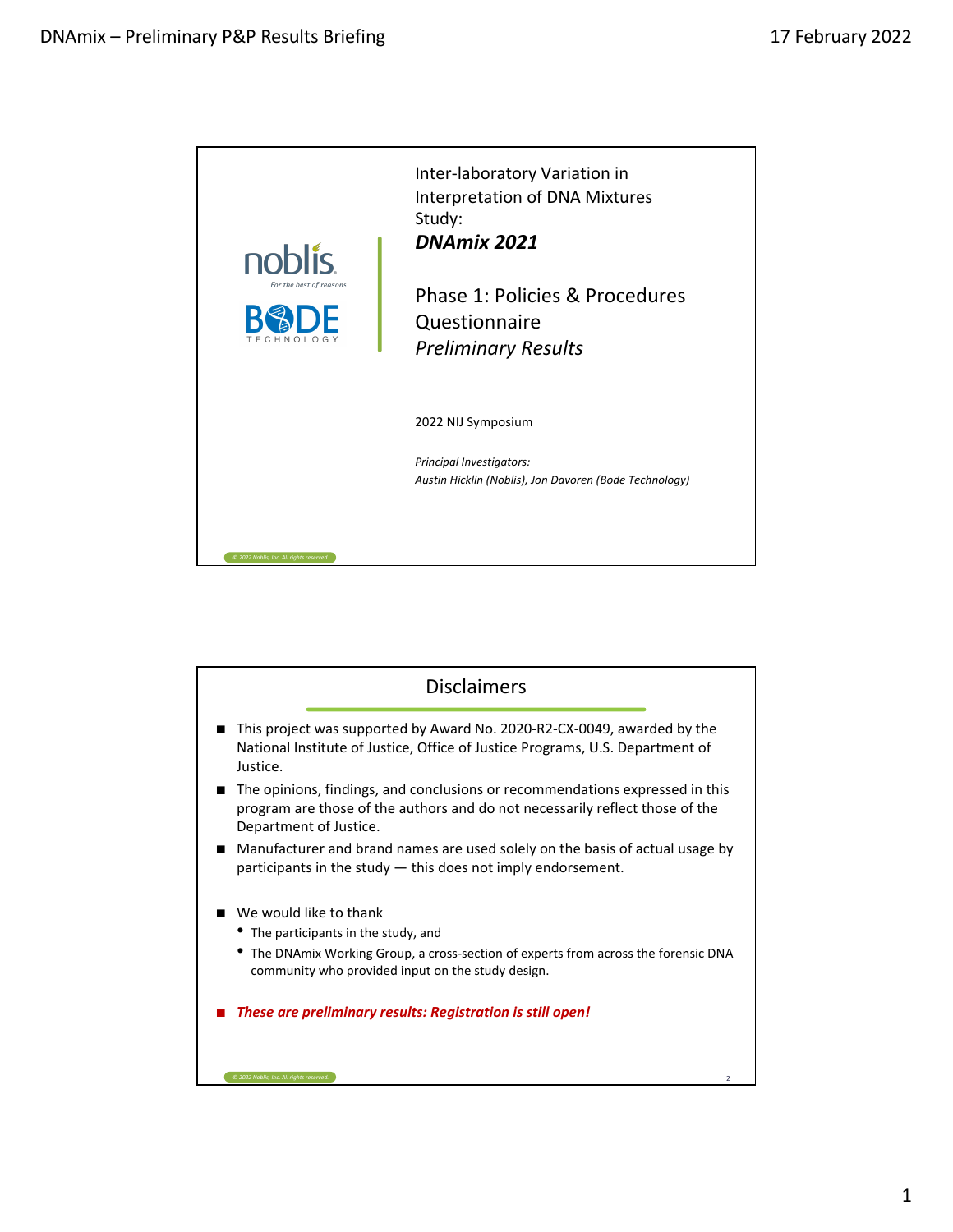3

*If two laboratories are given the same mixture (as an electropherogram) and the same person of interest, how consistent are the statistical responses and categorical interpretations? And what factors explain any differences* 

*in responses?* 

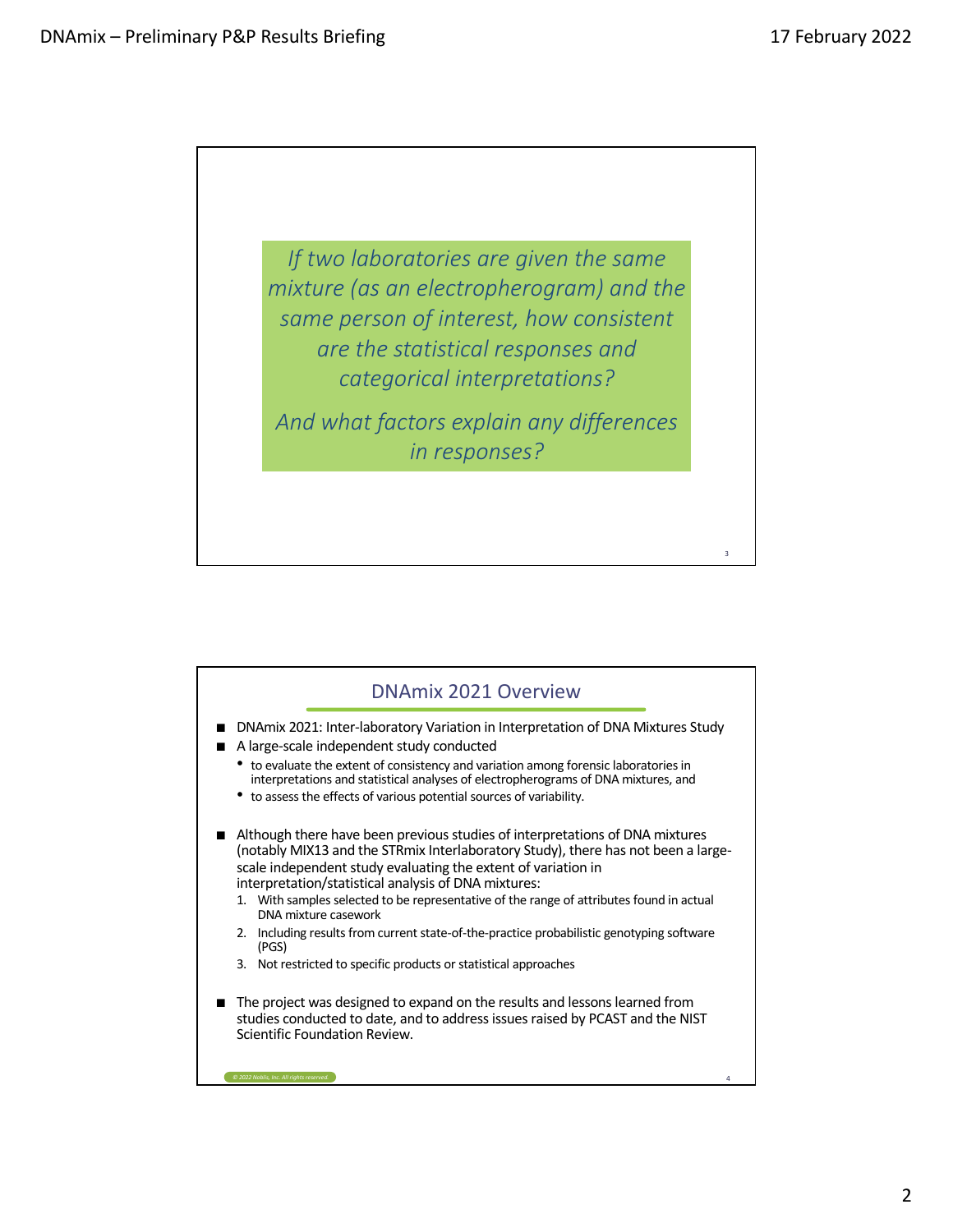

| Participation                                                                                                                                                                            |  |
|------------------------------------------------------------------------------------------------------------------------------------------------------------------------------------------|--|
| Participation is open to all forensic laboratories that conduct DNA mixture<br>interpretation as part of their standard operating procedures (SOPs).                                     |  |
| Non-U.S. laboratories are welcome to participate if they report the results of their<br>interpretations, comparisons, and statistical analyses in English.                               |  |
| Laboratories are permitted to register more than one participant.                                                                                                                        |  |
| Participants must agree to use the same diligence in performing these<br>analyses as used operationally in casework, and to use their laboratory's SOPs<br>in performing these analyses. |  |
| Study records and test results will be confidential, and reported results will not<br>be aggregated in a way that compromises confidentiality.                                           |  |
| Results will be coded in a way so that after results are published, participants<br>can look up their own anonymized results, if they choose to do so.                                   |  |
|                                                                                                                                                                                          |  |
|                                                                                                                                                                                          |  |
|                                                                                                                                                                                          |  |
| @ 2022 Noblis, Inc. All rights reserved.<br>6                                                                                                                                            |  |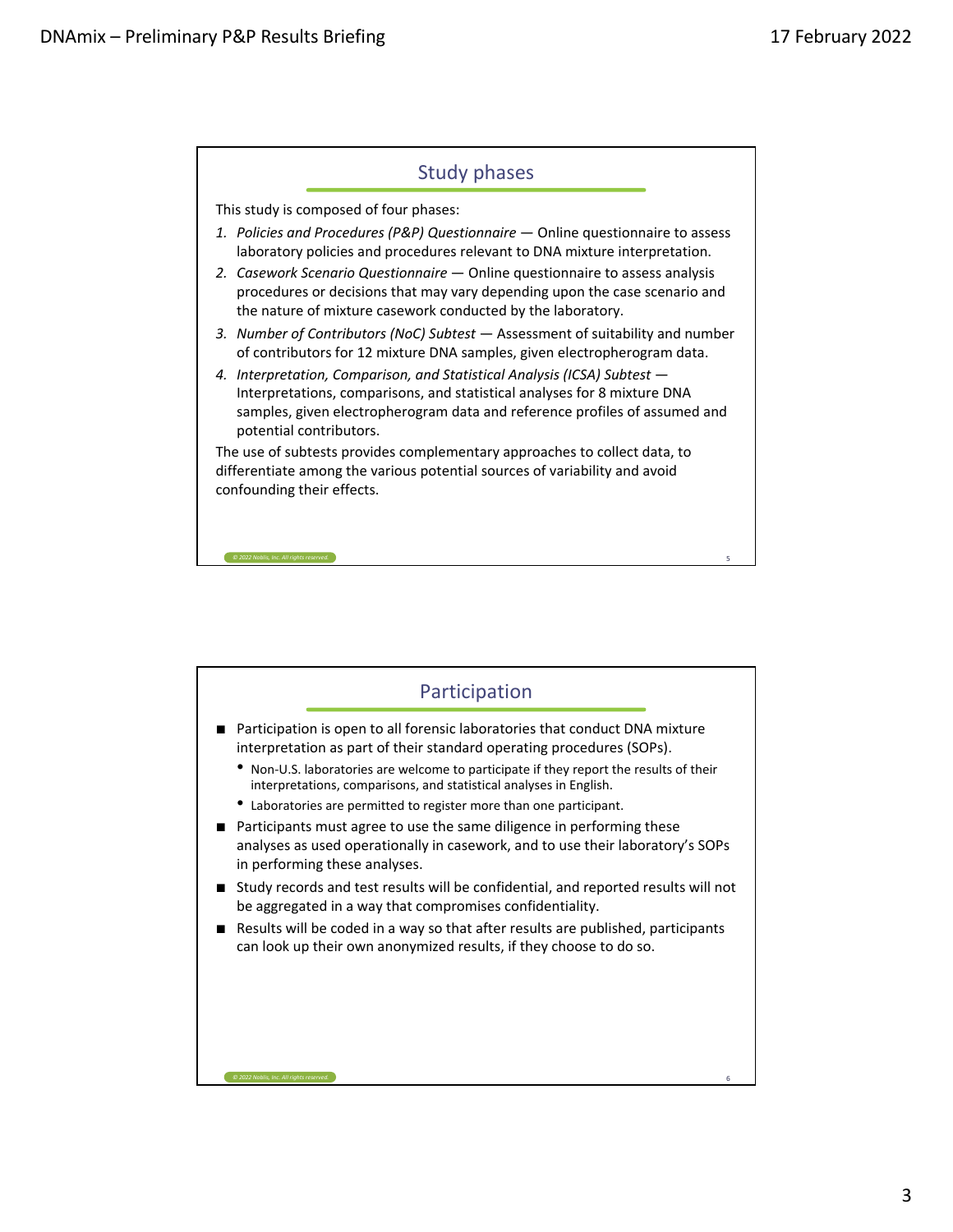

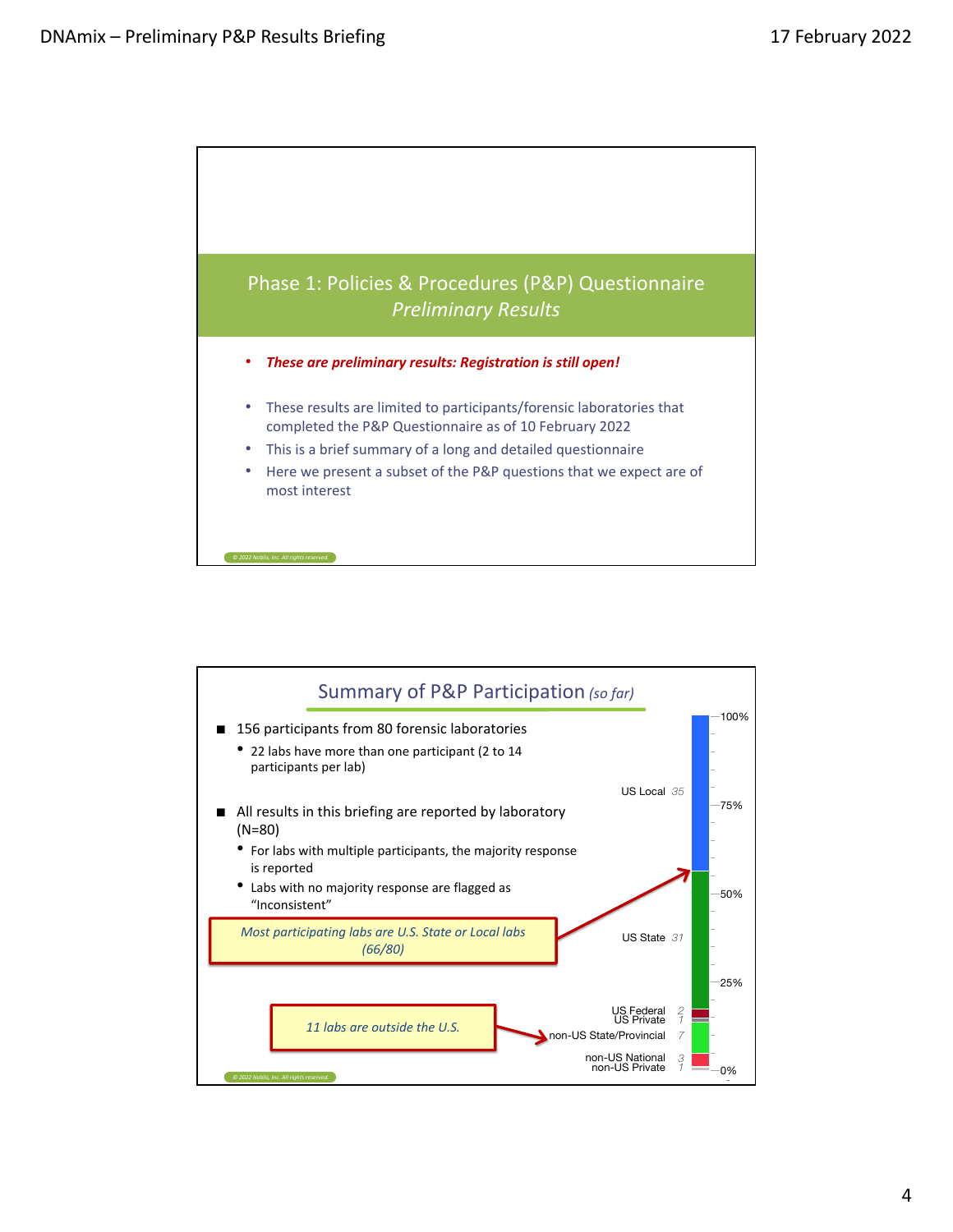

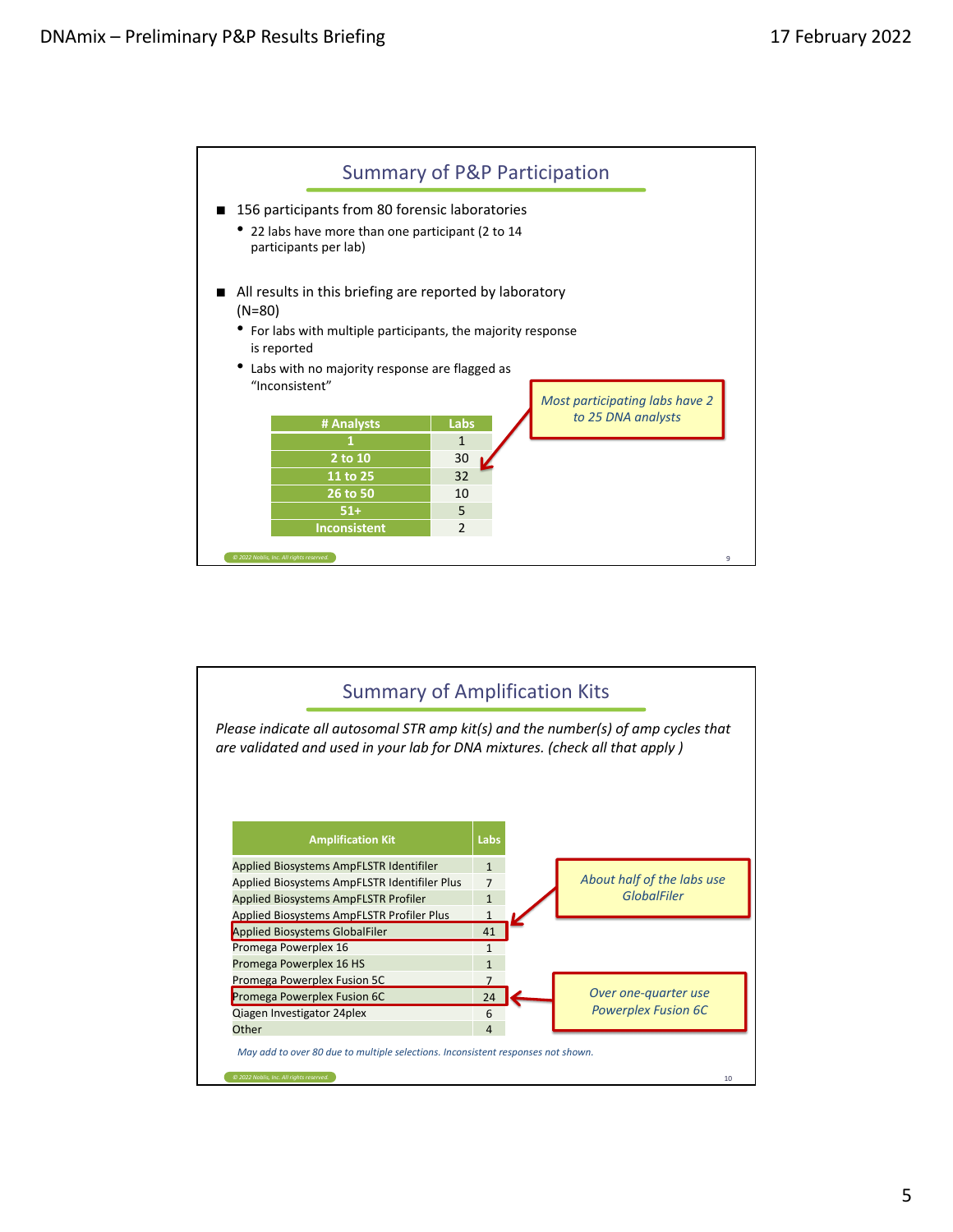

| are validated and used in your lab for DNA mixtures. (check all that apply)<br>The vast majority of labs use an ABI 3500 series genetic analyzer at 1.2kV |                |                 |              |              | <b>Injection Voltage (kV)</b> |              |              |
|-----------------------------------------------------------------------------------------------------------------------------------------------------------|----------------|-----------------|--------------|--------------|-------------------------------|--------------|--------------|
| <b>CE Instrument</b>                                                                                                                                      | Labs           |                 |              |              | 1.6                           |              | >3.0         |
| Applied Biosystems (ABI) 3130                                                                                                                             | 4              | $\mathbf{1}$    |              |              |                               | 3            |              |
| Applied Biosystems (ABI) 3130xl                                                                                                                           | $\overline{4}$ | $\mathbf{1}$    |              |              |                               | 3            | $\mathbf{1}$ |
| Applied Biosystems (ABI) 3500                                                                                                                             | 47             | 45              | $\mathbf{1}$ |              |                               | 1            |              |
| Applied Biosystems (ABI) 3500xl                                                                                                                           | 36             | 33 <sup>°</sup> |              | $\mathbf{1}$ | $\overline{2}$                | $\mathbf{1}$ | $\mathbf{1}$ |
| Other                                                                                                                                                     | $\mathbf{1}$   |                 |              |              |                               |              |              |
|                                                                                                                                                           |                |                 |              |              |                               |              |              |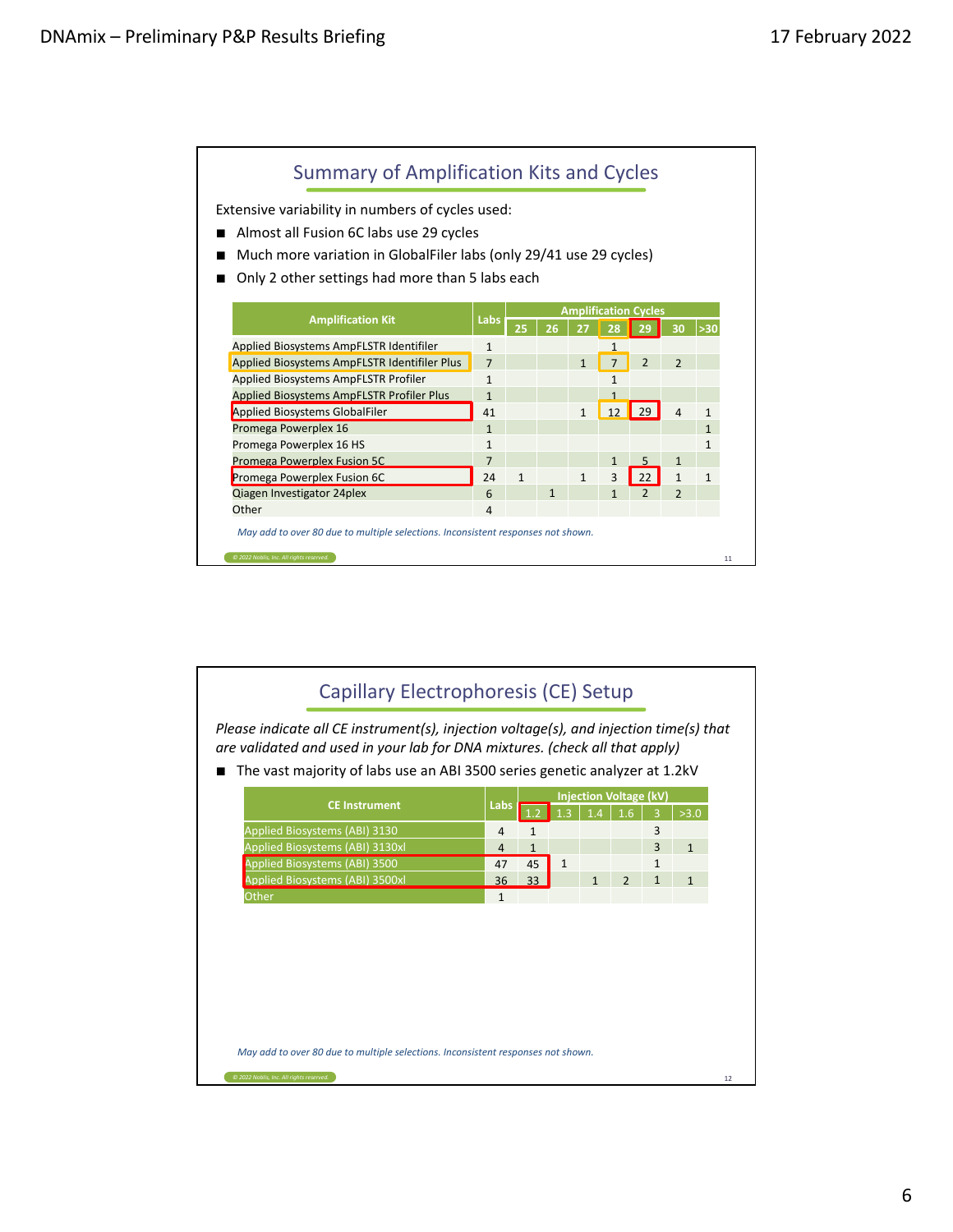

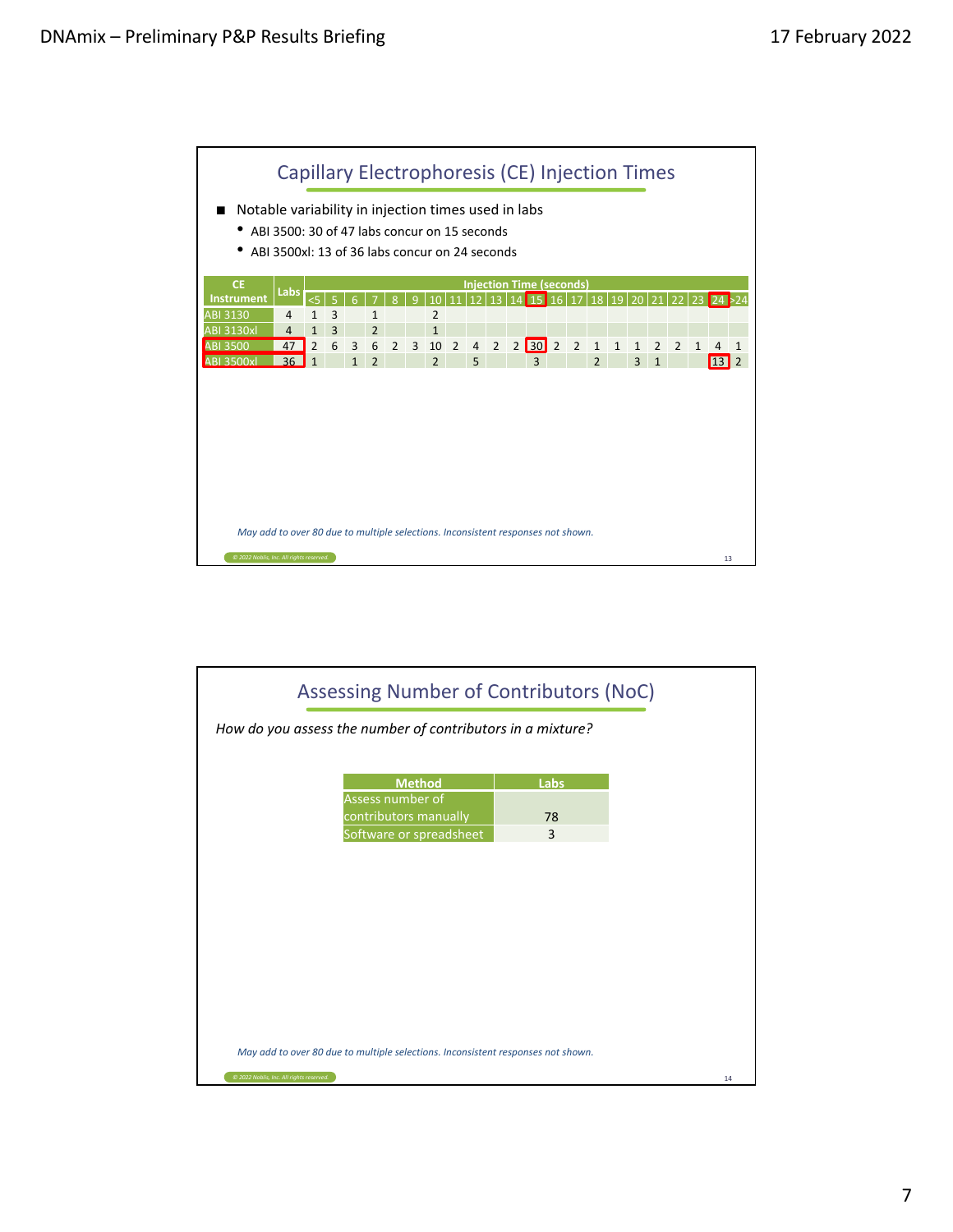

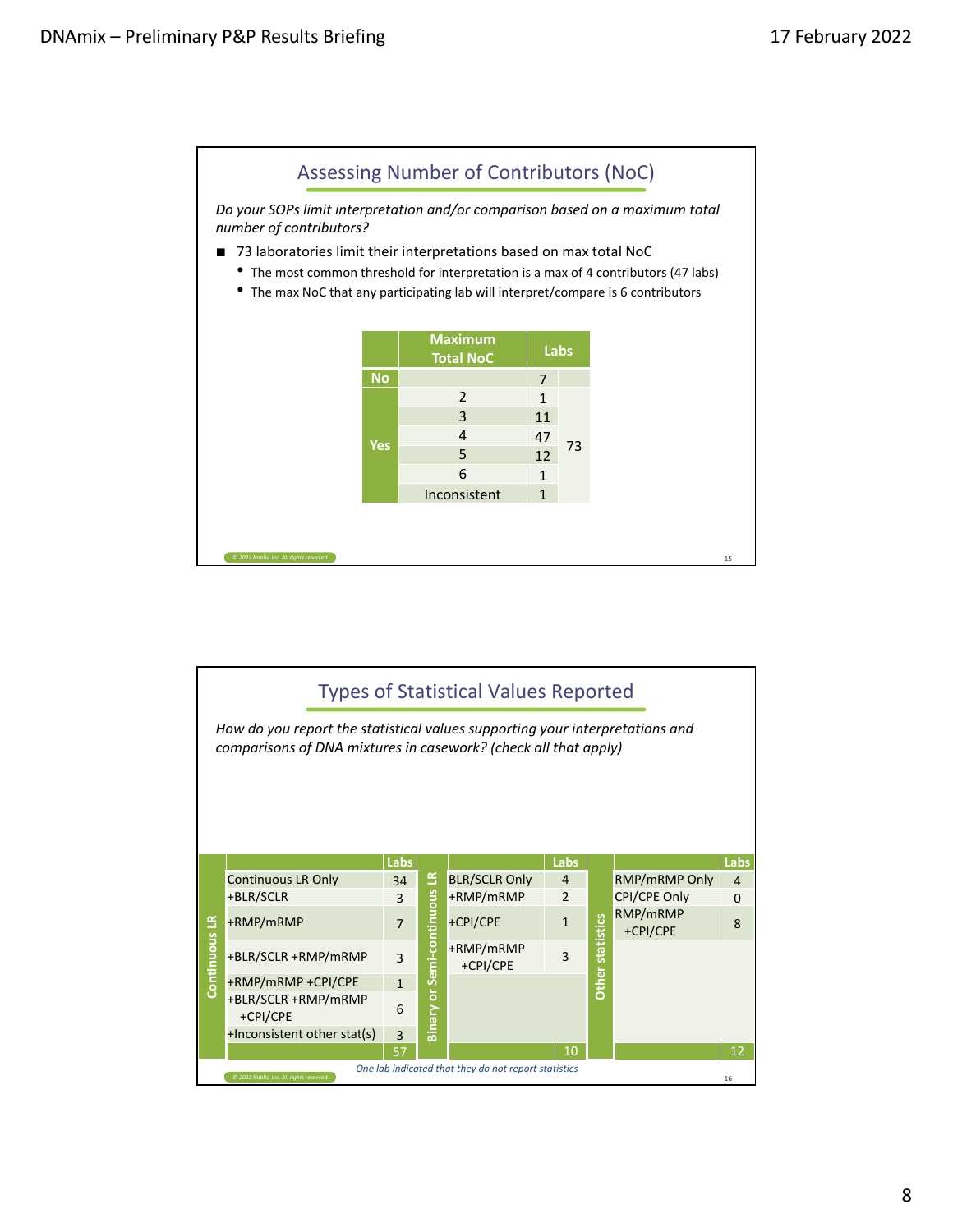

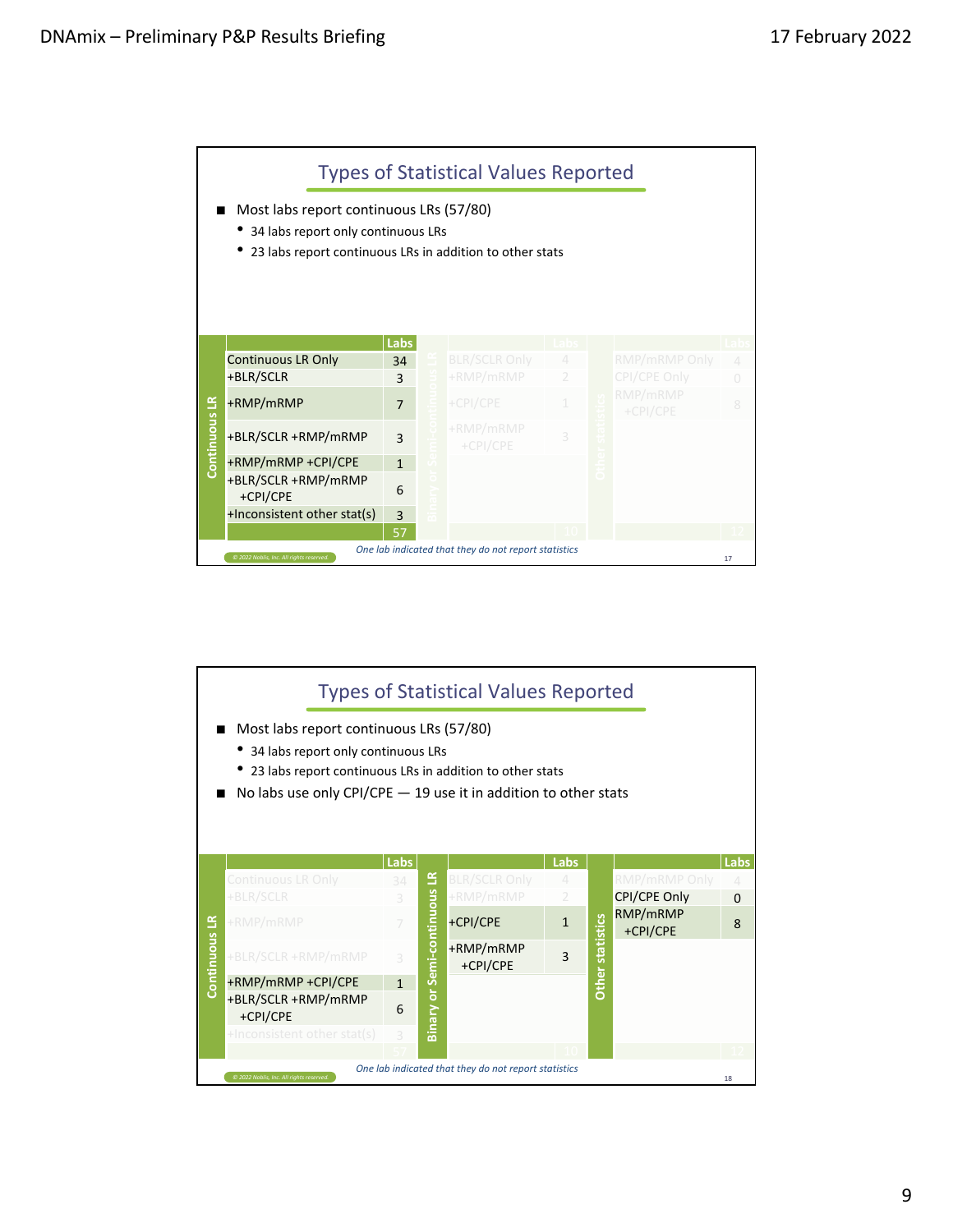

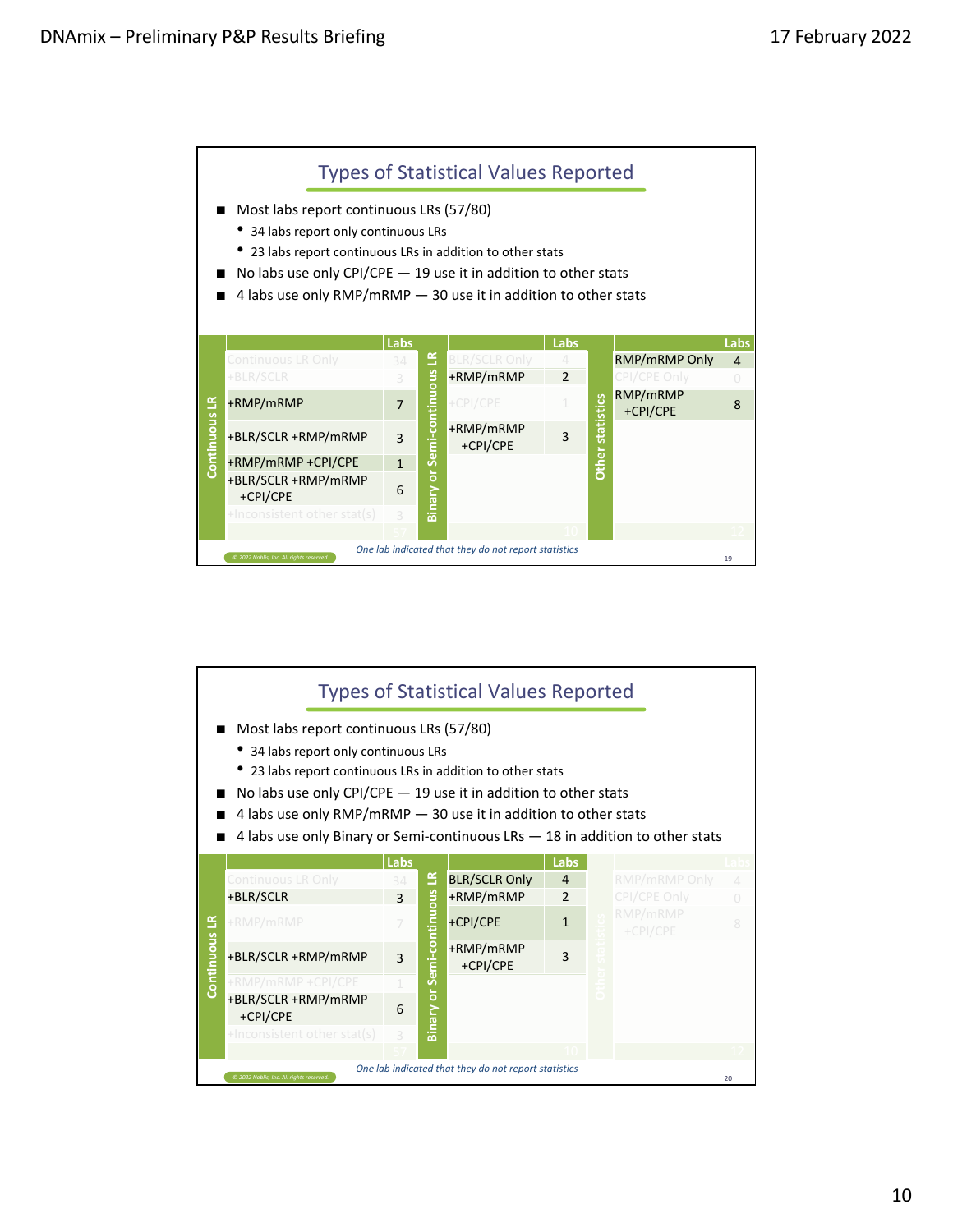

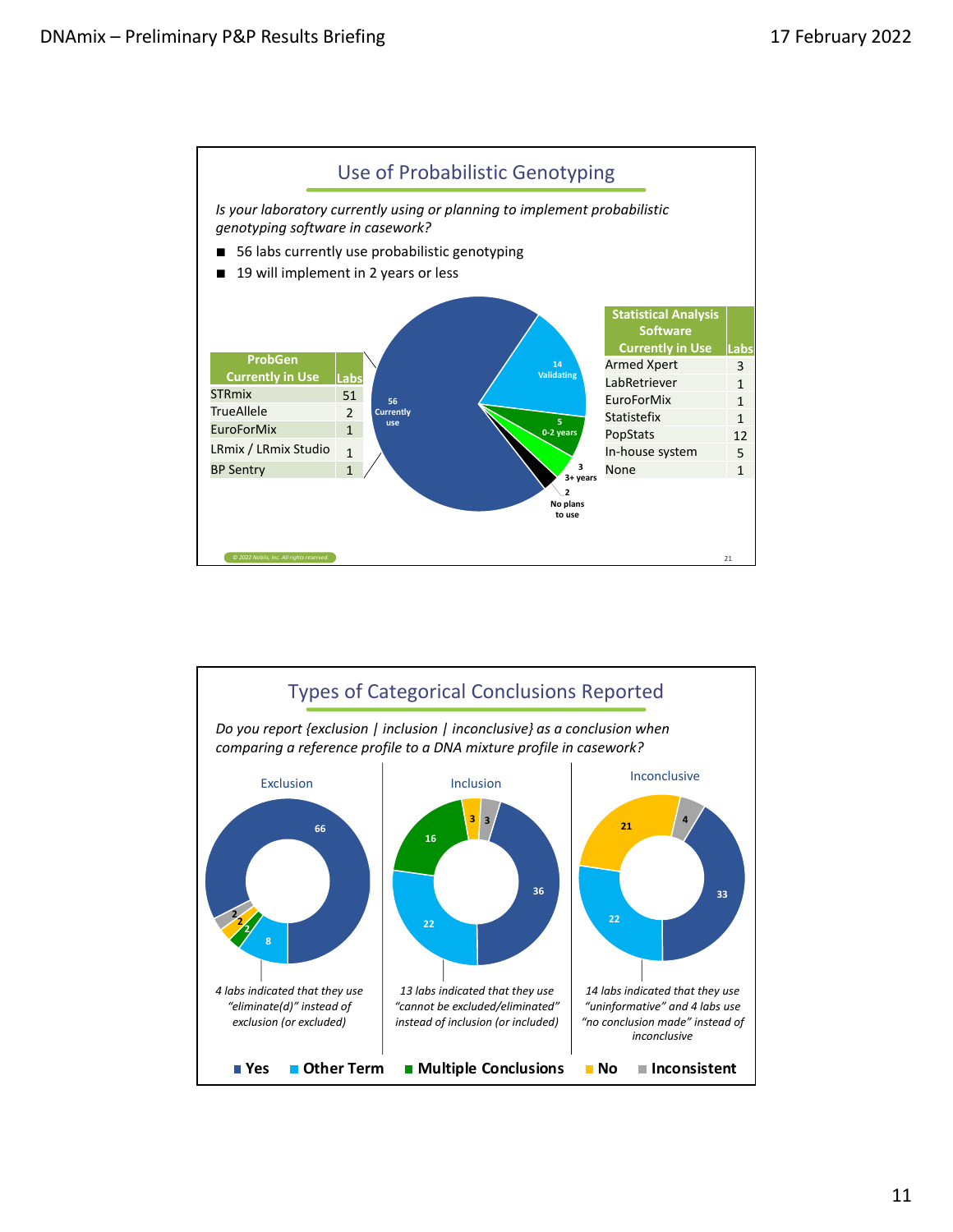| Use of Verbal Equivalents for Likelihood Ratios                      |      |  |
|----------------------------------------------------------------------|------|--|
| Do you employ verbal equivalents in reporting your LR results?       |      |  |
|                                                                      | Labs |  |
| Report LR and verbal equivalents                                     | 36   |  |
| Only report the LR                                                   | 29   |  |
| Inconsistent                                                         |      |  |
| N/A (do not report LRs)                                              | 14   |  |
| Which verbal equivalent scale(s) do you use in reporting LR results? |      |  |
|                                                                      | Labs |  |
| <b>SWGDAM</b>                                                        | 28   |  |
| Internally developed scale                                           | 4    |  |
| <b>ENFSI</b>                                                         | 1    |  |
| <b>ISFG</b>                                                          | 1    |  |
| Inconsistent                                                         | 3    |  |
| N/A (do not use LR Verbal Equivalents)                               | 43   |  |